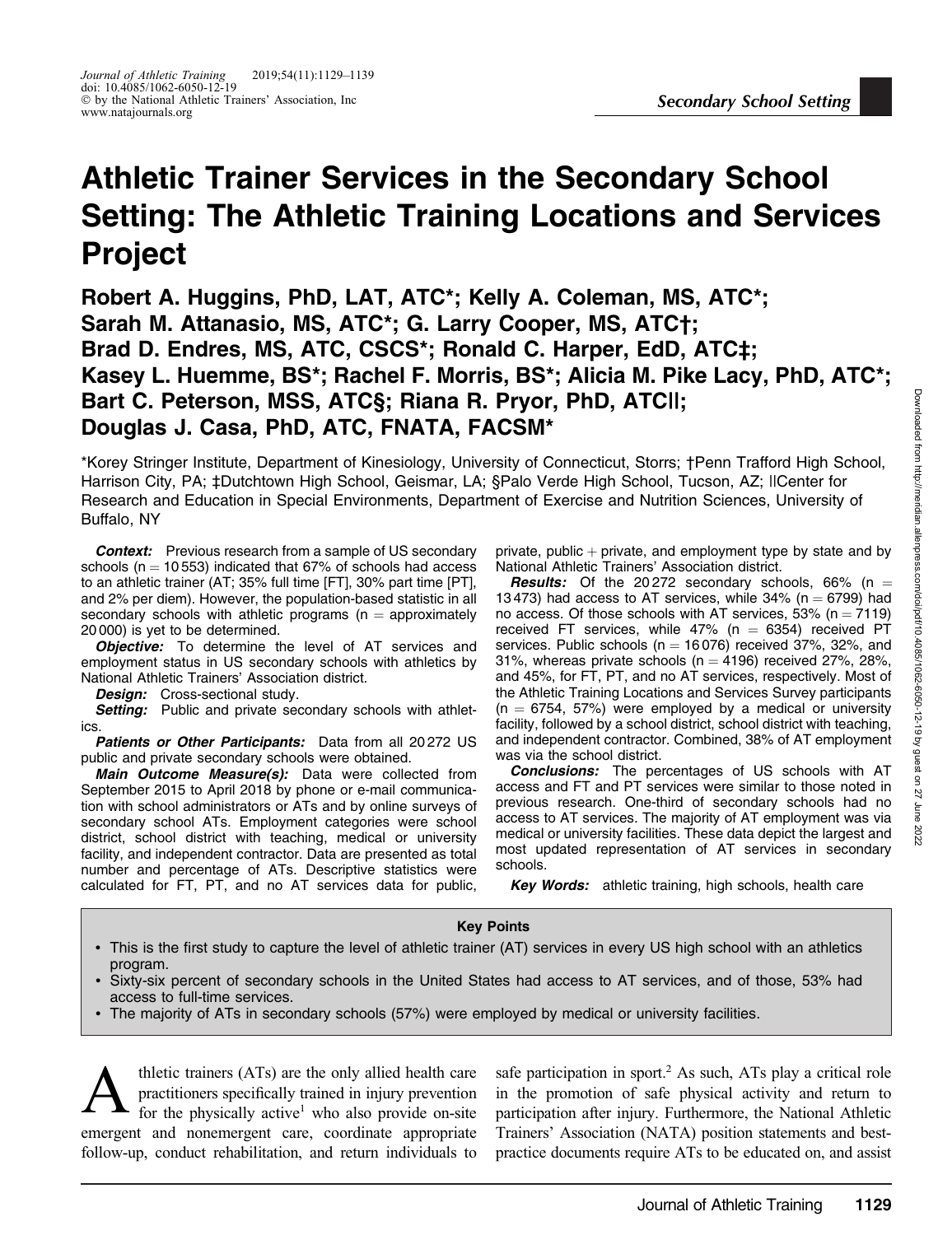in, preventing or otherwise managing orthopaedic injuries,  $3-5$ concussions, $\overline{6}$  eating disorders, $\overline{7}$  heat illnesses, $\overline{8}$  lightning injuries,<sup>9</sup> cardiac-related deaths,<sup>10</sup> diabetic episodes,<sup>11</sup> exertional sickling episodes,<sup>12</sup> early-onset osteoarthritis,<sup>13</sup> substance abuse, $14$  disease transmission, $15$  weight management,  $16$ and dental and oral injuries $17$  in their scope of practice using evidence-based techniques. These prevention mechanisms are common practice for ATs and well within their scope of practice; however, many secondary schools that do not provide on-site AT services are left to implement these measures through other means. Although secondary school administrators understood the need for athlete health and safety measures, as well as the need to employ ATs as the most appropriate health care providers for this setting,<sup>12</sup> employment of ATs in secondary schools has lagged.<sup>18–2</sup>

Although research has demonstrated that providing proper medical care to secondary school athletes minimizes the risks associated with injury and sudden death, $<sup>1</sup>$  that injuries</sup> are more likely to be identified and cared for by full-time (FT), school-employed ATs compared with outreach ATs,21 and that schools with ATs are more likely to report injuries such as concussions, $22$  nearly 34% of public and private secondary schools nationwide provided no AT services for their athletes.18 Moreover, deaths continue to occur among high school athletes during sport participation.<sup>23</sup> For example, during the 2015–2016 season, the secondary school sport-related sudden death rate due to athletic participation increased  $20\%$  from the previous year.<sup>23</sup> Despite an increasing number of legal cases involving secondary school athletes that have been ruled in favor of the plaintiff, court-ordered overhauling of health and safety policies, and the awarding of large settlements,  $24,25$  school districts, school educational boards, state legislators, and state athletic associations continue to take reactive, rather than proactive, approaches to addressing these concerns. The fact remains that one-third of US secondary schools are without appropriate medical care for athletes participating in their sports. Various barriers and challenges to the hiring of ATs have been identified,<sup>18</sup> including budgetary constraints, school size, lack of awareness of the AT's role, and public schools in remote locations.<sup>18</sup>

Despite these data, the profession of athletic training lacks a prospective, comprehensive, and research-based approach to monitoring and tracking changes in on-site AT services provided to secondary schools in the United States. Second, state athletic training associations and ATs nationally need to be able to provide real-time AT employment statistics at the national, district, and state levels for the purposes of strategic growth (eg, AT job increases), legislative initiatives (eg, scope-of-practice modifications), and enhanced interschool communication for the delivery of higher-quality health care for secondary school athletes. In these secondary school settings is the greatest potential for athletic training job market growth, with an estimated 6000 schools lacking AT services. Lastly, high school sport-participation numbers have been on the rise in recent years, and we must have accurate and up-to-date information on the on-site AT services being provided to secondary schools. Therefore, the purpose of our study was to expand on previous findings related to on-site AT services and employment status in the public and private secondary school sectors and acquire a US population-based sample from which an ongoing database can be developed and maintained.

# METHODS

# Procedures

All public (n = 16 076) and private (n = 4196) secondary schools with school-sanctioned interscholastic athletics programs in the 50 US states and the District of Columbia were obtained from the Athletic Training Locations and Services (ATLAS) database. All school types (public, private alternative, charter, magnet, preparatory, technical and vocational schools) that offered at least 1 of grades 9 to 12 were included. If the athletics program was a co-op or conjoined with other local area schools, the primary school athletics program was used, and the secondary school was removed. In cases where both schools reported athletics programs, both were included.

The ATLAS database contains information from a variety of sources. A timeline of the process is depicted in Figure 1. First, previously acquired data from 10 553 schools obtained from the studies by Pryor et al<sup>19</sup> and Pike et al18,20 via the Korey Stringer Institute served as the foundation. Then, all secondary schools listed in the US Department of Education's National Center for Education Statistics database were added, yielding a total of 44 258 US secondary schools. Duplicates were removed  $(n =$ 10 152) and each school was then mapped online (https:// ksi.uconn.edu/nata-atlas/) using a Google-based platform (Zeemaps, Zee Source, Cupertino, CA). On each state map, we used markers to indicate schools with on-site AT services (green or teal markers), without on-site AT services (red markers), and those for which that level of on-site AT services was unknown (black markers). (Note: Throughout the manuscript, AT services are defined as onsite AT services so as not to be confused with services provided solely within a clinic). By mapping the unknown schools and making the maps public, each state and the ATs within that state were then able to assist us in categorizing the remaining schools.

Those schools identified and confirmed from the previous studies $18-20$  as not having AT services remained as such unless it was determined that the school had added AT services since the initial data collection. The unknown schools were researched, confirmed, and categorized by consensus of the researchers, NATA staff, NATA Secondary School Athletic Trainers' Committee (SSATC) chairs, and each state association's secondary school committee. Additionally, each of the NATA SSATC district chairs and each state association's secondary school committee chairs were provided a list of schools with unknown AT status in their states. Equipped with these lists, leaders reached out to schools via e-mail, online open-access directories of state high school athletics association member schools, phone communication, and in some cases in-person communication. During all forms of communication, a formal set of questions was asked of the school representative (which may have included the AT or other secondary school administrator): (1) ''Does the school have an athletics program?''; (2) ''Does the school receive health care services from an AT?" If the school answered yes to AT services, then the next questions were (3) "How many ATs provide these services?'' and (4) ''Can you provide us with the AT's contact information or e-mail so that we may call or send them a survey recruitment e-mail?'' If the school answered no to having athletics, it was removed from the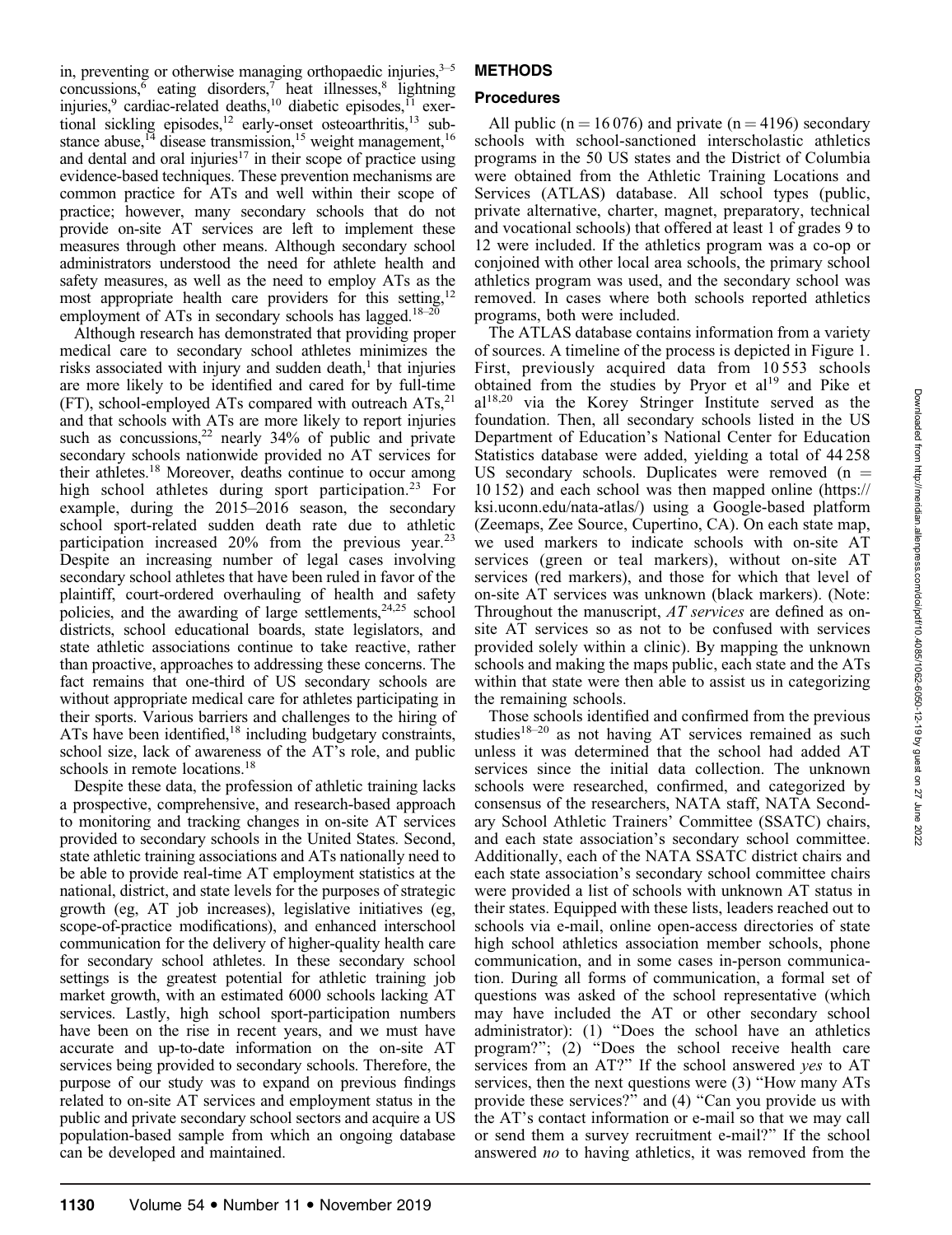$\overline{2}$ aunr. 2022



Figure 1. Timeline depicting data merging, acquisition, refinement, and mapping process for the Athletic Training Locations and Services (ATLAS) database. Also depicted is the survey development and validation, questionnaire availability and export. Abbreviations: AT, athletic trainer; NCES, National Center for Education Statistics.

database. If the school answered yes to having athletics but no regarding the provision of health care services in the form of an AT, the school was listed in the database as having no AT services and the questioning was complete. When a school representative provided the responses and in an effort to reduce the inaccuracy of reporting, we made every attempt to garner a response from the secondary school AT who provided care to that school's athletes. If no AT was identified, then responses to the questions were gathered from the athletic director, principal or assistant principal, sport coach, or school office assistant. If both a school representative and the AT answered the questions (via phone, e-mail, or online survey), the response of the AT superseded that of the school official. Throughout the categorization process, the state lists that were shared with the NATA SSATC chairs and each state association's secondary school committee were cross-referenced by the researchers and the online maps were updated to reflect the changes to help expedite and track the progress being made in each state. Furthermore, revised working lists of schools whose AT services remained unknown were then shared with each NATA SSATC chair or state leader or liaison actively working with the researchers until the national mapping was completed (February 21, 2018).

In addition to the previously described data-acquisition questions, we used a secondary means of data procurement: the ATLAS Project database and schools previously determined to have AT services, recruitment e-mails, social media communications, blog posts, advertisements, and articles from both the NATA and the researchers asking ATs to participate in the ATLAS Survey (Qualtrics, Provo, UT) were distributed.<sup>26</sup> Only schools that reported providing AT services were surveyed to obtain demographic information related to the level of AT services offered (eg, FT or part time [PT]), as well as the mode in which they were currently employed (eg, school district, school district with teaching, medical facility, hospital, clinic, university, or independent contractor).

We developed the ATLAS Survey with assistance from the NATA SSATC. Two content-area research experts, 1 with experience in secondary school athletic training research and 1 with leadership experience in the secondary school athletic training setting, and an AT graduate assistant researcher determined the content examined in the descriptive items of the questionnaire and judged the appropriateness of the items. After the questionnaire was completed and uploaded to the online platform, 4 contentarea experts, 2 members of the NATA SSATC, and 2 content-area researchers with expertise in the development and administration of online surveys reviewed the questionnaire for face and content validity. After establishing face and content validity, we selected 1 state to pilot the survey and provide feedback. The responses were analyzed, and the multiple choice options were expanded to include all potential responses. Given that all items in this questionnaire are descriptive in nature, centered on a singular construct of the availability of AT services in secondary schools, the instrument did not necessitate criterion or construct validity. The questionnaire was then made publicly available via an open-access link. Annually in the month of August, additional questions were added to enhance the description of various items based on requests from the NATA and future research interests; however, the original questions remained unchanged. The additional items underwent the same face-validation and contentvalidation process previously described. If more than 1 AT from a school completed the questionnaire or an individual responded to the questionnaire more than once, the most recent and complete questionnaire was used. The research was reviewed and approved by the University of Connecticut Institutional Review Board.

#### Analyses

All files were managed using Microsoft Excel (version 16.14.1; Microsoft Corp, Redmond, WA). Questionnaire responses were exported to comma-separated values (.csv) files and merged using common identifiers: school name, city, state, and zip code. Descriptive statistics including counts, ranges, and percentages for FT, PT and no AT services for public, private, and public  $+$  private secondary schools combined by state, by employment, and by NATA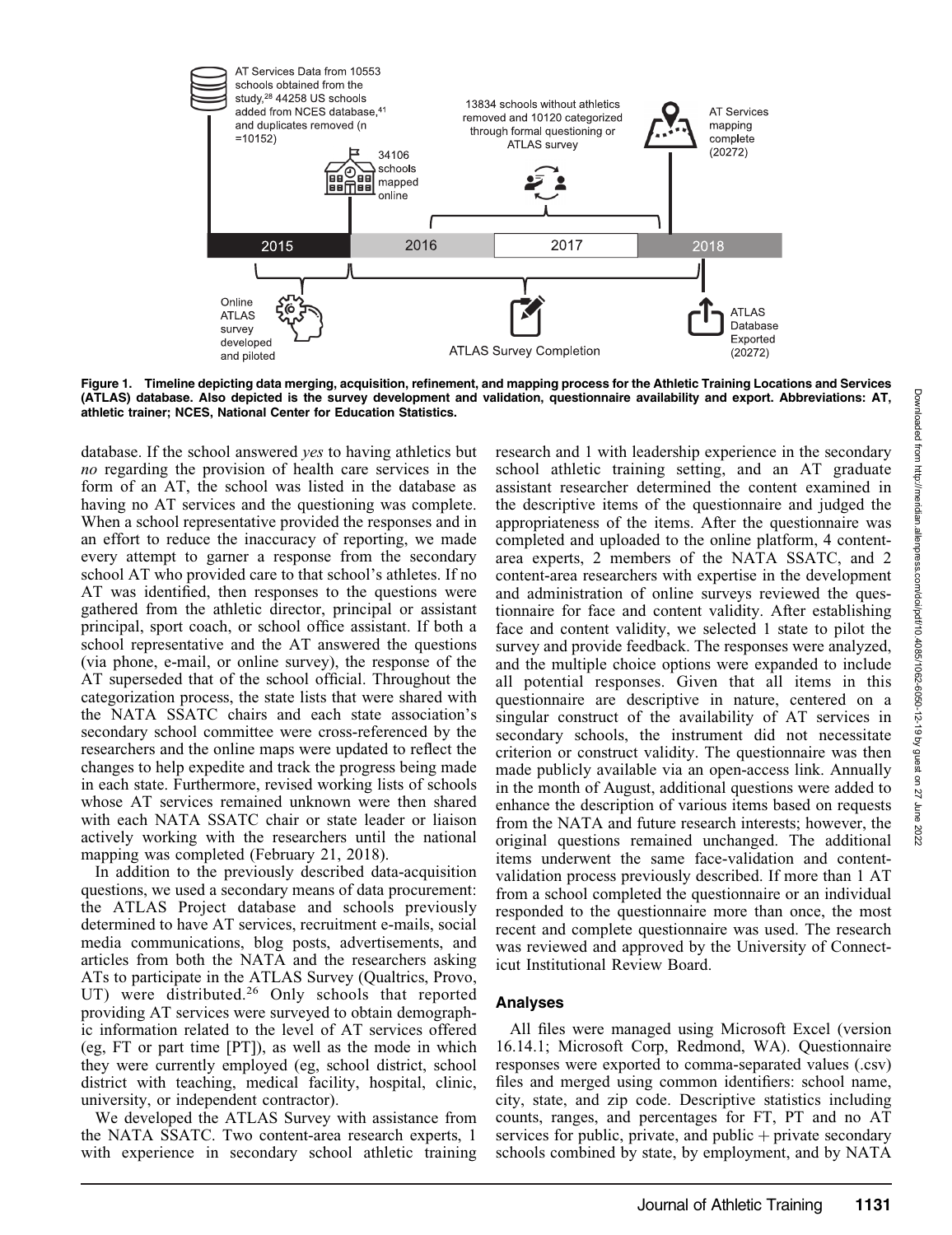district are outlined in the following section. Full-time AT services were operationally defined as a school that received AT services for  $\geq 30$  hours per week,  $\geq 5$  days per week, and  $\geq 10$  months per year. Part-time AT services were defined as anything less than FT, and no AT services meant that at no time did the school receive any services from an AT. The highest (top 5 with the highest relative percentages) and lowest (bottom 5 lowest percentages) percentages were also reported.

### RESULTS

#### Athletic Trainer Services by State and by NATA **District**

Secondary schools with athletics programs and the type and amount of AT services provided in each of the 50 US states and the District of Columbia were categorized ( $n =$ 20 272) and, furthermore, 50% ( $n = 6754$ ) of the schools with AT services  $(n = 13473)$  completed the ATLAS Survey. Descriptive statistics regarding AT services by type in US secondary schools by state and district are presented in Tables 1 and 2. Access to AT services (FT and PT combined) by state and district are presented in Figure 2. In total,  $66\%$  (n = 13 473, N = 20 272) of US secondary schools with athletics programs received AT services, while  $34\%$  (n = 6799) did not. Of those secondary schools that provided AT services,  $53\%$  (n = 7119) received FT services and 47% ( $n = 6354$ ) received PT services. The state-specific percentages of levels of AT services provided ranged from 1% to 80% for FT, 8% to 60% for PT, and 10% to 86% for no AT services. New Jersey, Hawaii, Connecticut, Pennsylvania, and Delaware had the highest percentages of access to AT services. New Jersey, Hawaii, Pennsylvania, South Carolina, and Indiana had the highest percentages of FT services, while Nebraska, Rhode Island, Alaska, Iowa, and Connecticut had the highest percentages of PT services. The states with the highest percentages of secondary schools without AT services were Alaska, Oklahoma, Idaho, Arkansas, and North Dakota.

Descriptive data of AT services in order of NATA district and the states within each district are available in Table 1. By NATA district, Districts 2, 9, and 6 had the highest percentages of secondary schools with access to AT services (78%, 75%, and 70%, respectively; Table 2). Districts 2 and 6 also had the highest percentages of FT services. Districts 10 and 5 had the highest percentages of secondary schools without access to AT services.

#### Athletic Trainer Services by School Type by State

On-site AT services in the United States by secondary school type (public and private), state, and NATA district are presented in Table 2. In the public school setting, 69% of secondary schools had access to AT services, while 31% were without. Of those public secondary schools with access to AT services (n = 11 171), 54% received FT (n = 5990) and 46% ( $n = 5181$ ) received PT services. The ranges of AT access, FT, PT, and no AT services in the public setting were 13% to 100%, 1% to 91%, 4% to 59%, and 0% to 87%, respectively. Delaware, Georgia, Hawaii, New Jersey, and Pennsylvania had the highest percentages of public secondary schools with access to AT services, while Alaska, Oklahoma, North Dakota, Idaho, and Arkansas had

the lowest percentages of public secondary schools with AT services. Compared with public secondary schools, private secondary schools had a 14% reduction in access to AT services, a 10% reduction in FT services, and a 4% reduction in PT services. Of those private secondary schools with access to AT services  $(n = 2302)$ , 27% received FT services and, similarly, 28% received PT services. The states of Massachusetts, Nebraska, and Rhode Island, the District of Columbia, and Hawaii had the highest percentages of private secondary schools with access to AT services, while FT services were highest in the District of Columbia, Massachusetts, New Jersey, Delaware, and Hawaii. The states with the highest percentages of private secondary schools with PT services were Nebraska, Rhode Island, South Dakota, Mississippi, and Iowa. The states with the largest percentages of private secondary schools without AT services were Wyoming, Utah, New Hampshire, Idaho, and Alaska.

# Athletic Trainer Services by School Type by NATA **District**

District data (Table 2) demonstrated that NATA districts 2, 3, and 6 had the highest percentages of public  $+$  private secondary schools with access to AT services; these same 3 districts also had the highest public school percentages of FT services. Districts 10, 5, and 8 had the highest percentages of secondary schools without AT services. Districts 2, 1, and 5 had the highest percentages of private secondary schools with AT access (67%, 61%, and 61%, respectively), while districts 2, 1, and 3 had the highest percentages of private secondary schools with FT services (43%, 38%, and 35%, respectively).

#### Athletic Trainer Employment Type

Of the 13 473 schools with access to AT services, 50% (n  $= 6754$ ) of secondary schools completed the online ATLAS Survey (Table 3). Individual state response rates ranged from 26% to 100%. Eighty-four percent of ATLAS Survey respondents were from public secondary schools, while 16% were from private secondary schools. Fifty-seven percent of respondents were employed by a medical or university facility, 38% were employed by the school district (school district  $=$  24%, school district with teaching  $= 14\%$ ), and 5% were independent contractors. Employment data by district revealed that Districts 3 and 10 had the highest percentages of ATLAS Survey completion (66% and 63%, respectively). Districts 6 and 8 had the highest percentages of respondents employed by the school district (80% and 63%, respectively), while district 4 had the lowest percentage (11%). Districts 4, 5, and 9 had the highest percentages of respondents employed by medical or university facilities (85%, 72%, and 72%, respectively), whereas Districts 6, 7, and 8 had the lowest percentages (18%, 40%, and 28%, respectively).

# **DISCUSSION**

The primary results from our analyses were that 66% of US secondary schools (both public and private combined) with athletics programs had AT services. Of the 13 473 secondary schools with AT services,  $53\%$  (n = 7119) received FT services and the remaining  $47\%$  (n = 6354)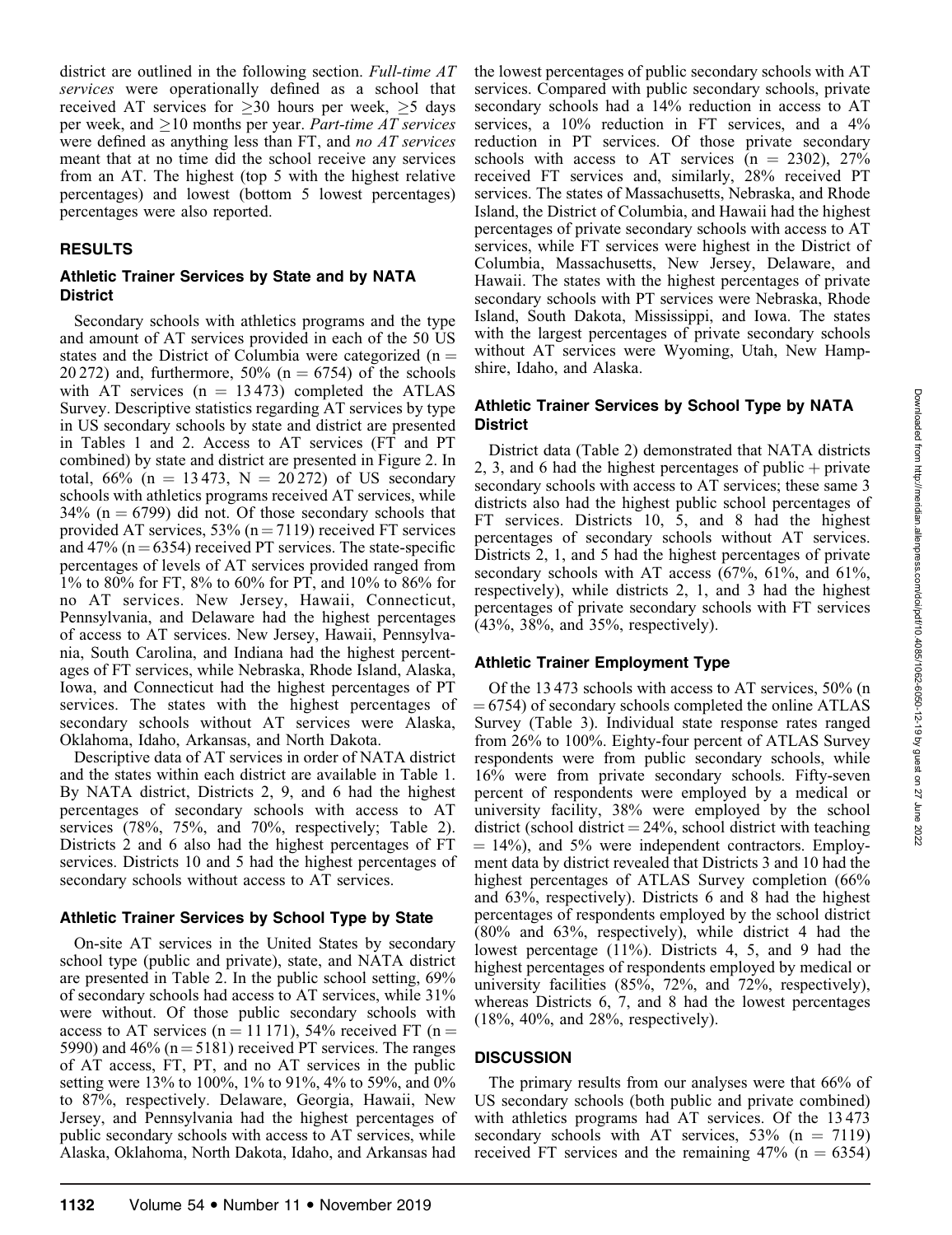|  |  | Table 1. Athletic Trainer Services in US Secondary Schools <sup>a</sup> |  |
|--|--|-------------------------------------------------------------------------|--|
|  |  |                                                                         |  |

|                                   |                     | Public and Private Schools Combined, No. |              |            |            | Public and Private Schools Combined, % <sup>b</sup> |           |          |  |  |
|-----------------------------------|---------------------|------------------------------------------|--------------|------------|------------|-----------------------------------------------------|-----------|----------|--|--|
| <b>State</b>                      | <b>District</b>     | <b>Total Schools</b>                     | Full Time    | Part Time  | None       | Full Time                                           | Part Time | None     |  |  |
| Connecticut                       | 1                   | 213                                      | 78           | 109        | 26         | 37                                                  | 51        | 12       |  |  |
| Maine                             | 1                   | 148                                      | 55           | 41         | 52         | 37                                                  | 28        | 35       |  |  |
| Massachusetts                     | 1                   | 392                                      | 140          | 136        | 116        | 36                                                  | 35        | 30       |  |  |
| New Hampshire                     | 1                   | 175                                      | 44           | 27         | 104        | 25                                                  | 15        | 59       |  |  |
| Rhode Island                      | 1                   | 59                                       | 12           | 34         | 13         | 20                                                  | 58        | 22       |  |  |
| Vermont                           | 1                   | 85                                       | 24           | 29         | 32         | 28                                                  | 34        | 38       |  |  |
| District totals                   |                     | 1072                                     | 353          | 376        | 343        | 31                                                  | 37        | 33       |  |  |
| Delaware                          | 2                   | 55                                       | 30           | 18         | 7          | 55                                                  | 33        | 13       |  |  |
| New Jersey                        | 2                   | 446                                      | 355          | 48         | 43         | 80                                                  | 11        | 10       |  |  |
| New York                          | 2                   | 898                                      | 241          | 333        | 324        | 27                                                  | 37        | 36       |  |  |
| Pennsylvania                      | 2                   | 767                                      | 515          | 149        | 103        | 67                                                  | 19        | 13       |  |  |
| District totals                   |                     | 2166                                     | 1141         | 548        | 477        | 57                                                  | 25        | 18       |  |  |
| District of Columbia              | 3                   | 51                                       | 27           | 4          | 20         | 53                                                  | 8         | 39       |  |  |
| Maryland                          | 3                   | 298                                      | 131          | 80         | 87         | 44                                                  | 27        | 29       |  |  |
| North Carolina                    | 3                   | 522                                      | 236          | 137        | 149        | 45                                                  | 26        | 29       |  |  |
| South Carolina                    | 3                   | 293                                      | 177          | 53         | 63         | 60                                                  | 18        | 22       |  |  |
| Virginia                          | 3                   | 461                                      | 230          | 82         | 149        | 50                                                  | 18        | 32       |  |  |
| West Virginia                     | 3                   | 131                                      | 14           | 41         | 76         | 11                                                  | 31        | 58       |  |  |
| District totals                   |                     | 1756                                     | 815          | 397        | 544        | 44                                                  | 21        | 35       |  |  |
| Illinois                          | 4                   | 832                                      | 284          | 221        | 327        | 34                                                  | 27        | 39       |  |  |
| Indiana                           | 4                   | 424                                      | 236          | 123        | 65         | 56                                                  | 29        | 15       |  |  |
| Michigan                          | 4                   | 789                                      | 139          | 271        | 379        | 18                                                  | 34        | 48       |  |  |
| Minnesota                         | 4                   | 440                                      | 123          | 175        | 142        | 28                                                  | 40        | 32       |  |  |
| Ohio                              | 4                   | 854                                      | 381          | 307        | 166        | 45                                                  | 36        | 19       |  |  |
| Wisconsin                         | 4                   | 506                                      | 152          | 210        | 144        | 30                                                  | 42        | 28       |  |  |
| <b>District totals</b>            |                     | 3845                                     | 1315         | 1307       | 1223       | 35                                                  | 35        | 30       |  |  |
| Iowa                              | 5                   | 352                                      | 85           | 193        | 74         | 24                                                  | 55        | 21       |  |  |
| Kansas                            | 5                   | 365                                      | 72           | 157        | 136        | 20                                                  | 43        | 37       |  |  |
| Missouri                          | 5                   | 604                                      | 141          | 168        | 295        | 23                                                  | 28        | 49       |  |  |
| Nebraska                          | 5                   | 298                                      | 68           | 178        | 52         | 23                                                  | 60        | 17       |  |  |
| North Dakota                      | 5                   | 157                                      | 20           | 41         | 96         | 13                                                  | 26        | 61       |  |  |
| Oklahoma                          | 5                   | 497                                      | 77           | 84         | 336        | 15                                                  | 17        | 68       |  |  |
| South Dakota                      | 5                   | 164                                      | 31           | 67         | 66         | 19                                                  | 41        | 40       |  |  |
| District totals                   |                     | 2437                                     | 494          | 888        | 1055       | 20                                                  | 38        | 42       |  |  |
| Arkansas                          | 6                   | 243                                      | 72           | 23         | 148        | 30                                                  | 9         | 61       |  |  |
| Texas                             | 6                   | 1620                                     | 797          | 418        | 405        | 49                                                  | 26        | 25       |  |  |
| <b>District totals</b>            |                     | 1863                                     | 869          | 441        | 553        | 39                                                  | 18        | 43       |  |  |
| Arizona                           | 7                   | 283                                      | 109          | 76         | 98         | 39                                                  | 27        | 35       |  |  |
| Colorado                          | 7                   | 336                                      | 112          | 116        | 108        | 33                                                  | 35        | 32       |  |  |
| New Mexico                        | 7                   | 150                                      | 44           | 21         | 85         | 29                                                  | 14        | 57       |  |  |
| Utah                              | 7<br>$\overline{7}$ | 182<br>73                                | 51           | 34         | 97         | 28<br>34                                            | 19        | 53       |  |  |
| Wyoming<br><b>District totals</b> |                     |                                          | 25           | 14         | 34         |                                                     | 19        | 47       |  |  |
| California                        | 8                   | 1024<br>1558                             | 341<br>312   | 261<br>582 | 422<br>664 | 33<br>20                                            | 23<br>37  | 45<br>43 |  |  |
| Hawaii                            | 8                   | 75                                       | 56           | 11         | 8          | 75                                                  | 15        | 11       |  |  |
| Nevada                            | 8                   | 102                                      | 31           | 27         | 44         | 30                                                  | 26        | 43       |  |  |
| District totals                   |                     | 1735                                     | 399          | 620        | 716        | 42                                                  | 26        | 32       |  |  |
| Alabama                           | 9                   | 474                                      | 127          | 250        | 97         | 27                                                  | 53        | 20       |  |  |
| Florida                           | 9                   | 729                                      | 275          | 233        | 221        | 38                                                  | 32        | 30       |  |  |
| Georgia                           | 9                   | 535                                      | 211          | 246        | 78         | 39                                                  | 46        | 15       |  |  |
| Kentucky                          | 9                   | 289                                      | 122          | 68         | 99         | 42                                                  | 24        | 34       |  |  |
| Louisiana                         | 9                   | 396                                      | 159          | 102        | 135        | 40                                                  | 26        | 34       |  |  |
| Mississippi                       | 9                   | 329                                      | 100          | 162        | 67         | 30                                                  | 49        | 20       |  |  |
| Tennessee                         | 9                   | 424                                      | 168          | 159        | 97         | 40                                                  | 38        | 23       |  |  |
| District totals                   |                     | 3176                                     | 1162         | 1220       | 794        | 37                                                  | 38        | 25       |  |  |
| Alaska                            | 10                  | 157                                      | $\mathbf{1}$ | 21         | 135        | 1                                                   | 13        | 86       |  |  |
| Idaho                             | 10                  | 169                                      | 40           | 22         | 107        | 24                                                  | 13        | 63       |  |  |
| Montana                           | 10                  | 177                                      | 34           | 58         | 85         | 19                                                  | 33        | 48       |  |  |
| Oregon                            | 10                  | 295                                      | 57           | 73         | 165        | 19                                                  | 25        | 56       |  |  |
| Washington                        | 10                  | 400                                      | 98           | 122        | 180        | 25                                                  | 31        | 45       |  |  |
| District totals                   |                     | 1198                                     | 230          | 296        | 672        | 17                                                  | 23        | 60       |  |  |
| National totals                   |                     | 20272                                    | 7119         | 6354       | 6799       | 35                                                  | 31        | 34       |  |  |

<sup>a</sup> The response rate in all states was 100%.

**b Value represents the percentage of total schools with athletics.**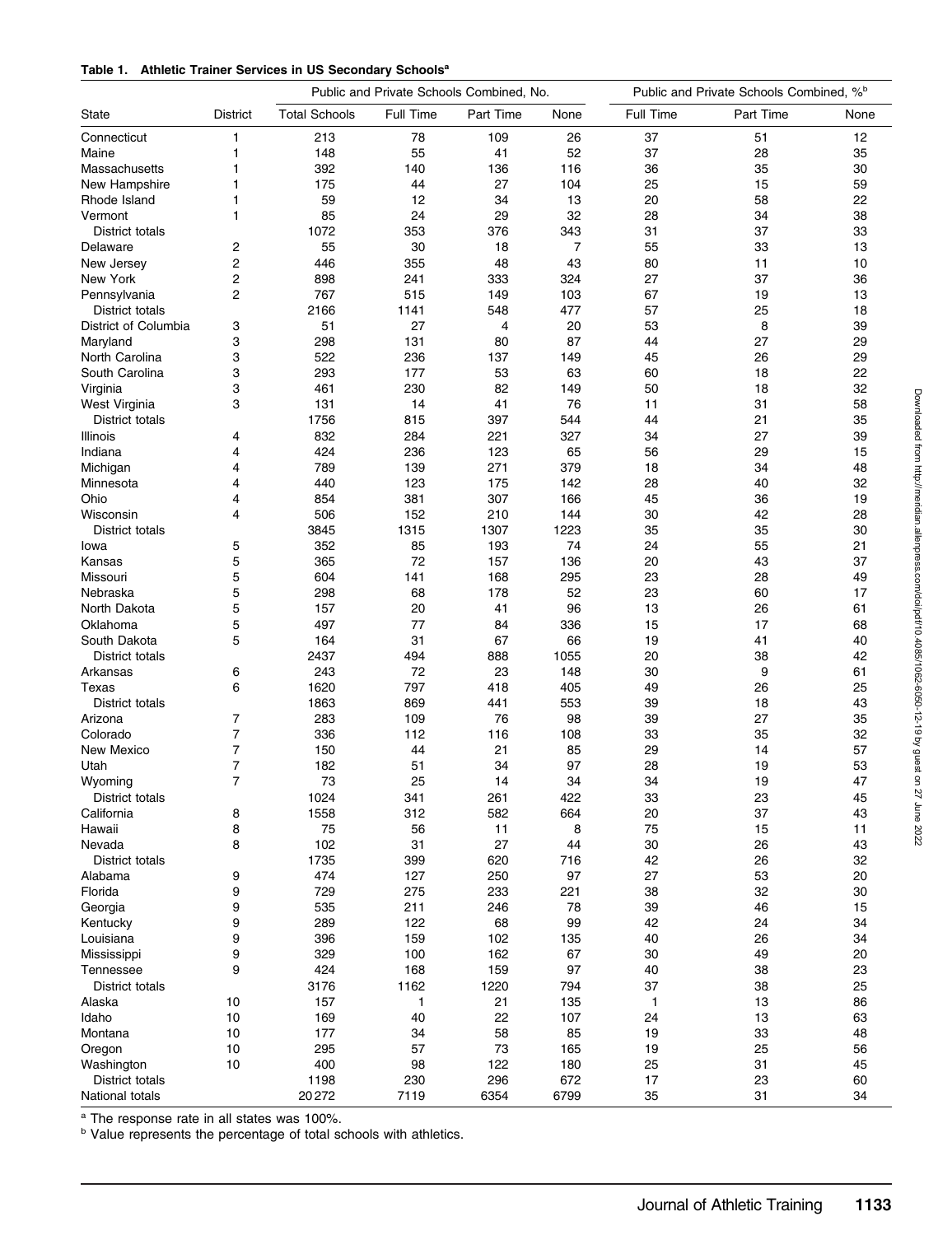| Table 2. Athletic Trainer Services in US Public and Private Secondary Schools by National Athletic Trainers' Association District |  |
|-----------------------------------------------------------------------------------------------------------------------------------|--|
|-----------------------------------------------------------------------------------------------------------------------------------|--|

|                        |                 | <b>Public Schools</b> |          |                         |           | <b>Private Schools</b> |              |          |                         |           |      |
|------------------------|-----------------|-----------------------|----------|-------------------------|-----------|------------------------|--------------|----------|-------------------------|-----------|------|
|                        |                 | Total                 |          | Percentage <sup>a</sup> |           |                        | Total        |          | Percentage <sup>a</sup> |           |      |
| State                  | <b>District</b> | Schools, No.          | Services | Full Time               | Part Time | None                   | Schools, No. | Services | Full Time               | Part Time | None |
| Connecticut            | 1               | 145                   | 92       | 33                      | 59        | 8                      | 68           | 78       | 44                      | 34        | 22   |
| Maine                  | 1               | 116                   | 66       | 35                      | 30        | 34                     | 32           | 63       | 44                      | 19        | 38   |
| Massachusetts          | 1               | 329                   | 65       | 32                      | 34        | 35                     | 63           | 97       | 57                      | 40        | 3    |
| New Hampshire          | 1               | 86                    | 60       | 34                      | 27        | 40                     | 89           | 21       | 17                      | 4         | 79   |
| Rhode Island           | 1               | 43                    | 74       | 16                      | 58        | 26                     | 16           | 88       | 31                      | 56        | 13   |
| Vermont                | 1               | 62                    | 68       | 26                      | 42        | 32                     | 23           | 48       | 35                      | 13        | 52   |
| District totals        |                 | 781                   | 71       | 29                      | 42        | 29                     | 291          | 66       | 38                      | 28        | 34   |
| Delaware               | 2               | 30                    | 100      | 57                      | 43        | 0                      | 25           | 72       | 52                      | 20        | 28   |
| New Jersey             | 2               | 355                   | 96       | 86                      | 9         | 4                      | 91           | 69       | 53                      | 16        | 31   |
| New York               | 2               | 758                   | 64       | 27                      | 37        | 36                     | 140          | 66       | 26                      | 40        | 34   |
| Pennsylvania           | 2               | 588                   | 93       | 75                      | 18        | $\overline{7}$         | 179          | 66       | 41                      | 25        | 34   |
| District totals        |                 | 1731                  | 88       | 61                      | 27        | 12                     | 435          | 68       | 43                      | 25        | 32   |
| District of Columbia   | 3               | 36                    | 53       | 44                      | 8         | 47                     | 15           | 80       | 73                      | 7         | 20   |
| Maryland               | 3               | 186                   | 76       | 44                      | 32        | 24                     | 112          | 63       | 45                      | 18        | 38   |
| North Carolina         | 3               | 416                   | 76       | 50                      | 25        | 24                     | 106          | 55       | 25                      | 29        | 45   |
| South Carolina         | 3               | 203                   | 89       | 71                      | 18        | 11                     | 90           | 54       | 36                      | 19        | 46   |
| Virginia               | 3               | 313                   | 81       | 62                      | 19        | 19                     | 148          | 39       | 24                      | 15        | 61   |
| West Virginia          | 3               | 114                   | 42       | 11                      | 31        | 58                     | 17           | 41       | 6                       | 35        | 59   |
| <b>District totals</b> |                 | 1268                  | 69       | 47                      | 22        | 31                     | 488          | 55       | 35                      | 20        | 45   |
| Illinois               | 4               | 689                   | 61       | 35                      | 26        | 39                     | 143          | 57       | 30                      | 27        | 43   |
| Indiana                | 4               | 349                   | 90       | 60                      | 30        | 10                     | 75           | 61       | 36                      | 25        | 39   |
| Michigan               | 4               | 658                   | 55       | 19                      | 36        | 45                     | 131          | 35       | 11                      | 24        | 65   |
| Minnesota              | 4               | 384                   | 70       | 28                      | 41        | 30                     | 56           | 55       | 25                      | 30        | 45   |
| Ohio                   | 4               | 709                   | 83       | 46                      | 37        | 17                     | 145          | 67       | 36                      | 31        | 33   |
| Wisconsin              | 4               | 415                   | 77       | 33                      | 43        | 23                     | 91           | 47       | 15                      | 32        | 53   |
| <b>District totals</b> |                 | 3204                  | 73       | 37                      | 36        | 27                     | 641          | 54       | 26                      | 28        | 46   |
| Iowa                   | 5               | 313                   | 80       | 24                      | 56        | 20                     | 39           | 74       | 26                      | 49        | 26   |
| Kansas                 | 5               | 326                   | 64       | 20                      | 44        | 36                     | 39           | 49       | 18                      | 31        | 51   |
| Missouri               | 5               | 500                   | 51       | 24                      | 27        | 49                     | 104          | 54       | 21                      | 33        | 46   |
| Nebraska               | 5               | 261                   | 81       | 22                      | 59        | 19                     | 37           | 95       | 30                      | 65        | 5    |
| North Dakota           | 5               | 148                   | 37       | 12                      | 25        | 63                     | 9            | 67       | 22                      | 44        | 33   |
| Oklahoma               | 5               | 460                   | 32       | 15                      | 17        | 68                     | 37           | 41       | 22                      | 19        | 59   |
| South Dakota           | 5               | 150                   | 59       | 19                      | 40        | 41                     | 14           | 71       | 21                      | 50        | 29   |
| District totals        |                 | 2158                  | 58       | 19                      | 38        | 42                     | 279          | 64       | 23                      | 41        | 36   |
| Arkansas               | 6               | 212                   | 39       | 30                      | 9         | 61                     | 31           | 39       | 26                      | 13        | 61   |
| Texas                  | 6               | 1340                  | 80       | 55                      | 25        | 20                     | 280          | 50       | 21                      | 30        | 50   |
| District totals        |                 | 1552                  | 60       | 43                      | 17        | 40                     | 311          | 45       | 23                      | 21        | 55   |
| Arizona                | 7               | 233                   | 71       | 43                      | 28        | 29                     | 50           | 38       | 16                      | 22        | 62   |
| Colorado               | $\overline{7}$  | 298                   | 69       | 33                      | 36        | 31                     | 38           | 61       | 34                      | 26        | 39   |
| New Mexico             | 7               | 130                   | 44       | 30                      | 14        | 56                     | 20           | 40       | 25                      | 15        | 60   |
| Utah                   | 7               | 133                   | 61       | 37                      | 24        | 39                     | 49           | 8        | 4                       | 4         | 92   |
| Wyoming                | 7               | $71$                  | 55       | 34                      | 21        | 45                     | 2            | 0        | 0                       | 0         | 100  |
| <b>District totals</b> |                 | 865                   | 60       | 35                      | 25        | 40                     | 159          | 29       | 16                      | 13        | 71   |
| California             | 8               | 1087                  | 59       | 21                      | 38        | 41                     | 471          | 55       | 18                      | 37        | 45   |
| Hawaii                 | 8               | 45                    | 96       | 91                      | 4         | 4                      | 30           | 80       | 50                      | 30        | 20   |
| Nevada                 | 8               | 86                    | 62       | 33                      | 29        | 38                     | 16           | 31       | 19                      | 13        | 69   |
| <b>District totals</b> |                 | 1218                  | 72       | 48                      | 24        | 28                     | 517          | 55       | 29                      | 26        | 45   |
| Alabama                | 9               | 360                   | 85       | 29                      | 56        | 15                     | 114          | 61       | 19                      | 42        | 39   |
| Florida                | 9               | 454                   | 83       | 46                      | 37        | 17                     | 275          | 48       | 24                      | 24        | 52   |
| Georgia                | 9               | 369                   | 98       | 44                      | 54        | $\overline{c}$         | 166          | 57       | 29                      | 28        | 43   |
| Kentucky               | 9               | 232                   | 69       | 45                      | 24        | 31                     | 57           | 51       | 30                      | 21        | 49   |
| Louisiana              | 9               | 288                   | 70       | 41                      | 30        | 30                     | 108          | 54       | 38                      | 16        | 46   |
| Mississippi            | 9               | 243                   | 84       | 34                      | 49        | 16                     | 86           | 69       | 20                      | 49        | 31   |
| Tennessee              | 9               | 321                   | 81       | 42                      | 39        | 19                     | 103          | 66       | 32                      | 34        | 34   |
| <b>District totals</b> |                 | 2267                  | 81       | 40                      | 41        | 19                     | 909          | 58       | 27                      | 31        | 42   |
| Alaska                 | 10              | 147                   | 13       | 1                       | 12        | 87                     | 10           | 30       | 0                       | 30        | 70   |
| Idaho                  | 10              | 147                   | 38       | 26                      | 12        | 62                     | 22           | 27       | 9                       | 18        | 73   |
| Montana                | 10              | 166                   | 52       | 20                      | 33        | 48                     | 11           | 45       | 9                       | 36        | 55   |
| Oregon                 | 10              | 247                   | 47       | 20                      | 27        | 53                     | 48           | 29       | 17                      | 13        | 71   |
| Washington             | 10              | 325                   | 58       | 26                      | 32        | 42                     | 75           | 40       | 17                      | 23        | 60   |
| District totals        |                 | 1032                  | 42       | 18                      | 23        | 58                     | 166          | 34       | 10                      | 24        | 66   |
| National totals        |                 | 16076                 | 69       | 37                      | 32        | 31                     | 4196         | 55       | 27                      | 28        | 45   |

a Value represents the percentage of total schools with athletics.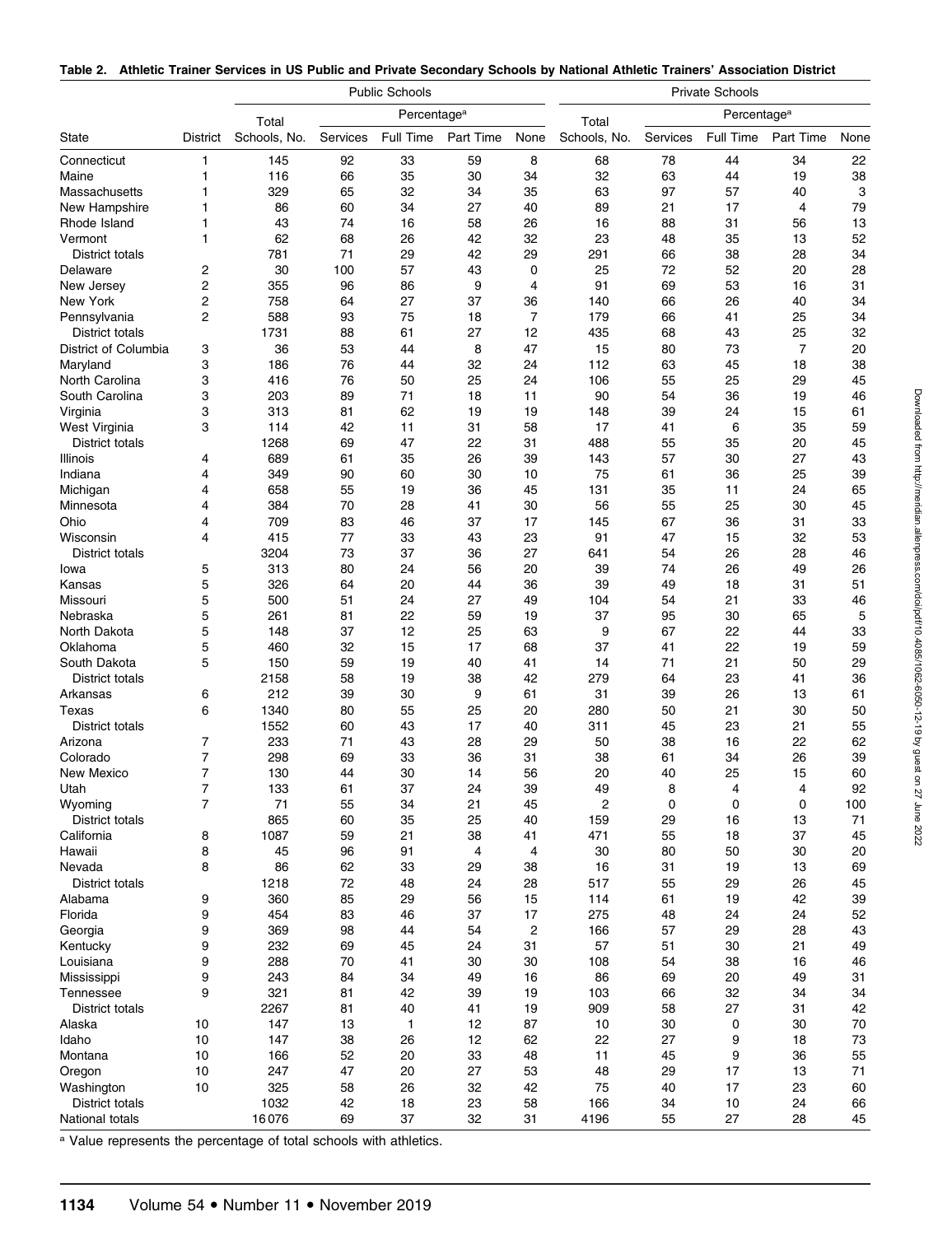

Figure 2. Percentages of schools by state and National Athletic Trainers' Association district with athletic trainer (AT) services.

received PT services. Although a majority of secondary schools had AT services, perhaps our most critical finding from a health and safety perspective was that  $34\%$  (n = 6799) of US secondary schools with athletics programs did not have access to AT services. Additionally, we determined that there were 14% more secondary schools with AT services, 10% more secondary schools with FT services, and 4% more secondary schools with PT services in the public versus the private sector. Lastly, in the 50% of US secondary schools with AT services that responded to the ATLAS Survey ( $n = 6754$ ), 57% of ATs were employed by a medical or university facility, while 38% were employed directly through the school district (school district and school district with teaching responsibilities combined).

These key findings provide insights in several important areas. First, given the 6799 US schools without AT services, a large opportunity for growth for the athletic training profession in the secondary school setting remains. It is imperative that future researchers explore this opportunity and the factors associated with the current lack of AT services provided by these schools to their athletes. Studies in this area will enhance and confirm our understanding of the potential demographic, $27$  socioeconomic,<sup>28</sup> financial,<sup>29,30</sup> geographic, and organizational barriers<sup>20,29,30</sup> and proximity to other medical facilities<sup>30</sup> highlighted by previous investigators in this area. Second, although our findings of reduced AT services in private versus public secondary schools are consistent with those of Pike et al,  $18$  why private schools, despite the similar barriers involving school size, budget, and lack of awareness reported, have fewer AT services remains unknown. Future authors should examine other factors specific to private schools such as boarding versus nonboarding, legal responsibility and liability, and the sense of independent governance as opposed to the policy compliance often required by state athletic associations for the public sector. Our understanding of the factors associated with medical or university employment versus school district employment must be enhanced. To that point, if the differences among these employment models can be established, perhaps linkages to the quality of medical care and value that the AT services provide from an outcomes-based perspective can be identified. It is by examining these key questions that we can better comprehend the market for and longterm growth of the athletic training profession in secondary schools.

Our findings were consistent with those of Pryor et al.<sup>19</sup> who demonstrated that 70% of public secondary schools had AT services, and those of Pike et al,<sup>20</sup> who showed that 58% of private secondary schools had AT services. Furthermore, when they combined the public and private school data, Pike et al<sup>18</sup> established that  $67\%$  of public and private secondary schools had AT services. This result was within 3% of our data (Table 4). Taken together, the consistency of these findings across all studies provides a high level of reliability regarding the percentage of secondary schools with AT services and the employment status of ATs. It is also important to note that although our definitions of FT and PT differed slightly from those used by previous researchers, the results were similar. Interestingly, if data from 1993 to 1994, first reported by Lyznicki et al $^{31}$  in 1999, as well as data from 2008 reported by Lowe and Pulice<sup>32</sup> in 2009, are taken in concert with the previous findings, the percentage of combined public  $\pm$  private secondary schools with AT services appears to have increased from 35% in 1993 to 67% in 2017. Based on these data, an increase in the percentage of secondary schools with AT services (32%) occurred while the number of secondary schools was simultaneously increasing. Although previous results $18-20$  and ours suggest that the percentage of secondary schools with AT services has plateaued in the last 4 years, the percentage of growth observed from 1993 to 2017 would suggest the numbers are increasing. However, it is important to point out that these few data points are not enough to predict or suggest true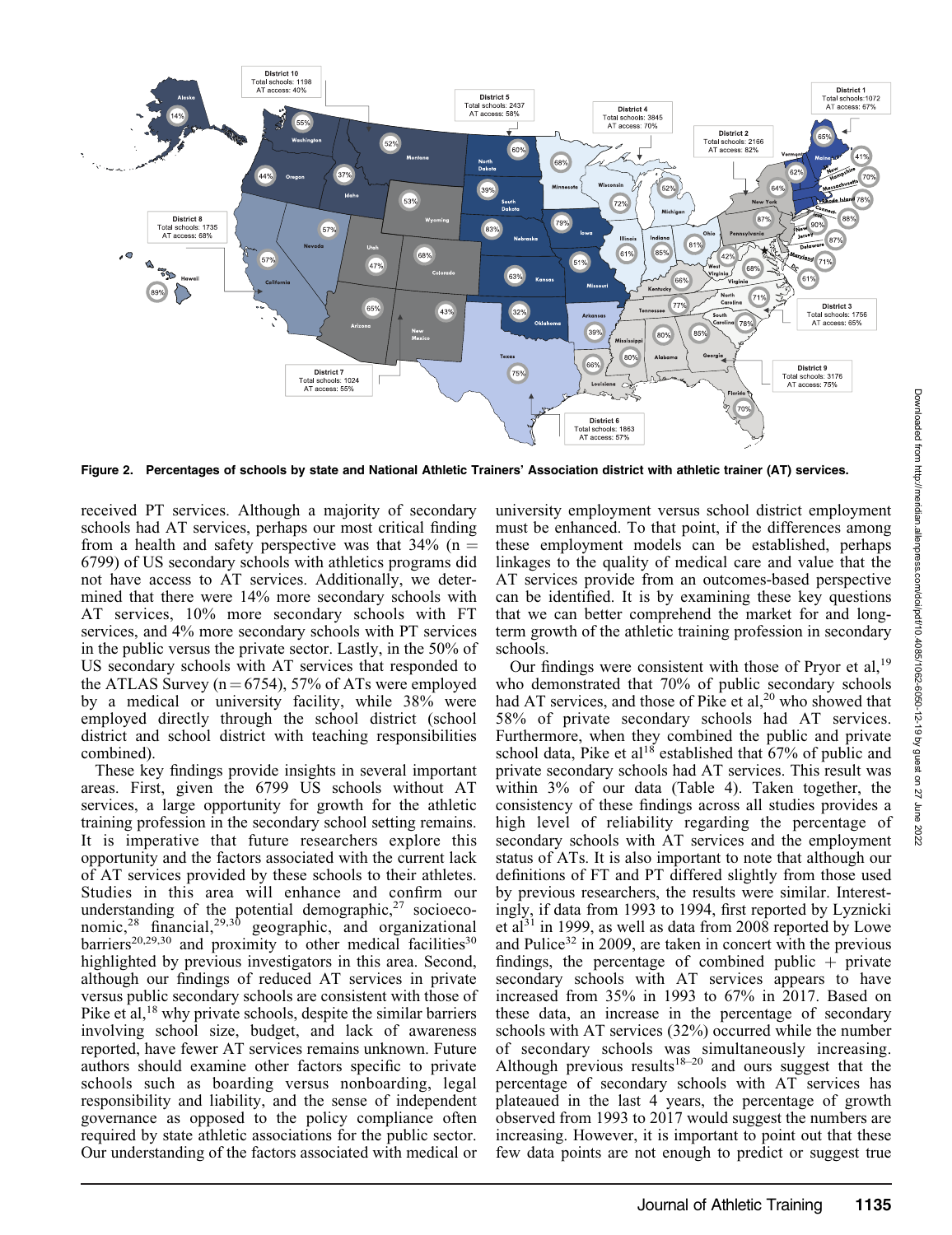|  |  |  |  |  | Table 3. Employers of Athletic Trainers (ATs) in US Secondary Schools by National Athletic Trainers' Association District |
|--|--|--|--|--|---------------------------------------------------------------------------------------------------------------------------|
|--|--|--|--|--|---------------------------------------------------------------------------------------------------------------------------|

|                        |                     | Schools    | <b>Athletic Training</b>                                   | AT Employer, No. |                   |           | AT Employer, % <sup>b</sup>                |          |              |                              |                         |
|------------------------|---------------------|------------|------------------------------------------------------------|------------------|-------------------|-----------|--------------------------------------------|----------|--------------|------------------------------|-------------------------|
|                        |                     | With AT    | and Locations                                              |                  | School            | Hospital, |                                            |          | School       | Hospital,                    |                         |
|                        |                     | Services,  | Services Survey                                            |                  | School District + |           | Clinic, or Independent School District $+$ |          |              |                              | Clinic, or Independent  |
| State                  | <b>District</b>     | No.        | Response Rate, % <sup>a</sup> District Teaching University |                  |                   |           | Contractor                                 |          |              | District Teaching University | Contractor              |
| Connecticut            | 1                   | 187        | 44                                                         | 29               | 4                 | 46        | 4                                          | 35       | 5            | 55                           | 5                       |
| Maine                  | 1                   | 96         | 99                                                         | 26               | 10                | 52        | 7                                          | 27       | 11           | 55                           | 7                       |
| Massachusetts          | 1                   | 276        | 42                                                         | 51               | 17                | 42        | 7                                          | 44       | 15           | 36                           | 6                       |
| New Hampshire          | 1                   | 71         | 70                                                         | 17               | 4                 | 26        | 3                                          | 34       | 8            | 52                           | 6                       |
| Rhode Island           | 1                   | 46         | 46                                                         | 6                | 2                 | 12        | 1                                          | 29       | 10           | 57                           | 5                       |
| Vermont                | 1                   | 53         | 100                                                        | 18               | 3                 | 27        | 5                                          | 34       | 6            | 51                           | 9                       |
| District totals        |                     | 729        | 57                                                         | 147              | 40                | 205       | 27                                         | 35       | 10           | 49                           | 6                       |
| Delaware               | 2                   | 48         | 69                                                         | 9                | 7                 | 15        | 2                                          | 27       | 21           | 45                           | 6                       |
| New Jersey<br>New York | $\overline{c}$<br>2 | 403<br>574 | 58<br>40                                                   | 210<br>79        | 15<br>15          | 6<br>122  | $\overline{4}$<br>14                       | 89<br>34 | 6<br>7       | 3<br>53                      | $\overline{c}$<br>6     |
| Pennsylvania           | $\overline{2}$      | 664        | 61                                                         | 92               | 21                | 274       | 16                                         | 23       | 5            | 68                           | 4                       |
| District totals        |                     | 1689       | 53                                                         | 390              | 58                | 417       | 36                                         | 43       | 6            | 46                           | 4                       |
| District of Columbia   | 3                   | 31         | 97                                                         | 26               | 2                 | 0         | 2                                          | 87       | 7            | 0                            | 7                       |
| Maryland               | 3                   | 211        | 70                                                         | 36               | 14                | 87        | 10                                         | 24       | 10           | 59                           | 7                       |
| North Carolina         | 3                   | 373        | 64                                                         | 26               | 64                | 140       | 8                                          | 11       | 27           | 59                           | 3                       |
| South Carolina         | 3                   | 230        | 80                                                         | 16               | 39                | 116       | 14                                         | 9        | 21           | 63                           | 8                       |
| Virginia               | 3                   | 312        | 59                                                         | 72               | 53                | 55        | 3                                          | 39       | 29           | 30                           | 2                       |
| West Virginia          | 3                   | 55         | 27                                                         | $\overline{4}$   | $\overline{c}$    | 8         | $\mathbf{1}$                               | 27       | 13           | 53                           | 7                       |
| District totals        |                     | 1212       | 66                                                         | 180              | 174               | 406       | 38                                         | 23       | 22           | 51                           | 5                       |
| <b>Illinois</b>        | 4                   | 505        | 39                                                         | 30               | 18                | 138       | 11                                         | 15       | 9            | 70                           | 6                       |
| Indiana                | 4                   | 359        | 62                                                         | 12               | 15                | 187       | 7                                          | 5        | 7            | 85                           | 3                       |
| Michigan               | 4                   | 410        | 54                                                         | 23               | 6                 | 176       | 17                                         | 10       | 3            | 79                           | 8                       |
| Minnesota              | 4                   | 298        | 58                                                         | $\overline{c}$   | 1                 | 165       | 5                                          | 1        | $\mathbf{1}$ | 95                           | 3                       |
| Ohio                   | 4                   | 688        | 42                                                         | 4                | 16                | 267       | 5                                          | 1        | 5            | 91                           | 2                       |
| Wisconsin              | 4                   | 362        | 29                                                         | 3                | 0                 | 99        | 3                                          | 3        | 0            | 94                           | 3                       |
| District totals        |                     | 2622       | 46                                                         | 74               | 56                | 1032      | 48                                         | 6        | 5            | 85                           | 4                       |
| Iowa                   | 5                   | 278        | 27                                                         | 9                | 1                 | 61        | 4                                          | 12       | 1            | 81                           | 5                       |
| Kansas                 | 5                   | 229        | 34                                                         | 9                | 3                 | 57        | 8                                          | 12       | 4            | 74                           | 10                      |
| Missouri               | 5                   | 309        | 52                                                         | 11               | 18                | 123       | 8                                          | 7        | 11           | 77                           | 5                       |
| Nebraska               | 5                   | 246        | 26                                                         | 15               | 5                 | 37        | 6                                          | 24       | 8            | 59                           | 10                      |
| North Dakota           | 5                   | 61         | 57                                                         | $\mathbf{1}$     | 1                 | 33        | 0                                          | 3        | 3            | 94                           | $\mathbf 0$             |
| Oklahoma               | 5                   | 161        | 76                                                         | 31               | 17                | 67        | 8                                          | 25       | 14           | 54                           | 7                       |
| South Dakota           | 5                   | 98         | 67                                                         | 0                | 0                 | 56        | 10                                         | 0        | 0            | 85                           | 15                      |
| District totals        |                     | 1382       | 43                                                         | 76               | 45                | 434       | 44                                         | 13       | 8            | 72                           | 7                       |
| Arkansas               | 6                   | 95         | 67                                                         | 10               | 13                | 41        | 0                                          | 16       | 20           | 64                           | 0                       |
| Texas                  | 6                   | 1215       | 46                                                         | 290              | 190               | 71        | 10                                         | 52       | 34           | 13                           | $\overline{\mathbf{c}}$ |
| District totals        |                     | 1310       | 48                                                         | 300              | 203               | 112       | 10                                         | 48       | 32           | 18                           | $\overline{c}$          |
| Arizona<br>Colorado    | 7<br>7              | 185<br>228 | 58                                                         | 37<br>34         | 41<br>16          | 25        | 5                                          | 34<br>29 | 38<br>14     | 23                           | 5                       |
| New Mexico             | 7                   | 65         | 51<br>51                                                   | 10               | 21                | 62<br>1   | 4<br>1                                     | 30       | 64           | 53<br>3                      | 3<br>3                  |
| Utah                   | 7                   | 85         | 80                                                         | 6                | 15                | 44        | 3                                          | 9        | 22           | 65                           | 4                       |
| Wyoming                | $\overline{7}$      | 39         | 74                                                         | 12               | 6                 | 10        | $\mathbf{1}$                               | 41       | 21           | 34                           | 3                       |
| <b>District totals</b> |                     | 602        | 59                                                         | 99               | 99                | 142       | 14                                         | 28       | 28           | 40                           | 4                       |
| California             | 8                   | 894        | 35                                                         | 147              | 60                | 75        | 33                                         | 47       | 19           | 24                           | 10                      |
| Hawaii                 | 8                   | 67         | 54                                                         | 27               | 0                 | 9         | 0                                          | 75       | 0            | 25                           | 0                       |
| Nevada                 | 8                   | 58         | 69                                                         | 5                | 6                 | 25        | 4                                          | 13       | 15           | 63                           | 10                      |
| <b>District totals</b> |                     | 1019       | 38                                                         | 179              | 66                | 109       | 37                                         | 46       | 17           | 28                           | 9                       |
| Alabama                | 9                   | 377        | 30                                                         | 0                | 16                | 87        | 11                                         | 0        | 14           | 77                           | 10                      |
| Florida                | 9                   | 508        | 51                                                         | 59               | 43                | 135       | 23                                         | 23       | 17           | 52                           | 9                       |
| Georgia                | 9                   | 457        | 45                                                         | 20               | 22                | 151       | 11                                         | 10       | 11           | 74                           | 5                       |
| Kentucky               | 9                   | 190        | 52                                                         | 8                | 5                 | 84        | 1                                          | 8        | 5            | 86                           | 1                       |
| Louisiana              | 9                   | 261        | 68                                                         | 11               | 31                | 123       | 12                                         | 6        | 18           | 69                           | 7                       |
| Mississippi            | 9                   | 262        | 35                                                         | 3                | 4                 | 83        | 1                                          | 3        | 4            | 91                           | 1                       |
| Tennessee              | 9                   | 327        | 55                                                         | 18               | 7                 | 148       | $\overline{7}$                             | 10       | 4            | 82                           | 4                       |
| <b>District totals</b> |                     | 2382       | 47                                                         | 119              | 128               | 811       | 66                                         | 11       | 11           | 72                           | 6                       |
| Alaska                 | 10                  | 22         | 32                                                         | 1                | 0                 | 4         | $\overline{\mathbf{c}}$                    | 14       | 0            | 57                           | 29                      |
| Idaho                  | 10                  | 62         | 60                                                         | 4                | 9                 | 24        | 0                                          | 11       | 24           | 65                           | 0                       |
| Montana                | 10                  | 92         | 64                                                         | 5                | 4                 | 45        | 5                                          | 8        | 7            | 76                           | 8                       |
| Oregon                 | 10                  | 130        | 69                                                         | 25               | 3                 | 52        | 10                                         | 28       | 3            | 58                           | 11                      |
| Washington             | 10                  | 220        | 64                                                         | 12               | 41                | $77 \,$   | 10                                         | 9        | 29           | 55                           | $\overline{7}$          |
| District totals        |                     | 526        | 63                                                         | 47               | 57                | 202       | 27                                         | 14       | 17           | 61                           | 8                       |
| National totals        |                     | 13473      | 50                                                         | 1611             | 926               | 3870      | 347                                        | 24       | 14           | 57                           | 5                       |

<sup>a</sup> Value represents the percentage of total schools with athletics.

**b Value represents the percentage of total survey respondents.**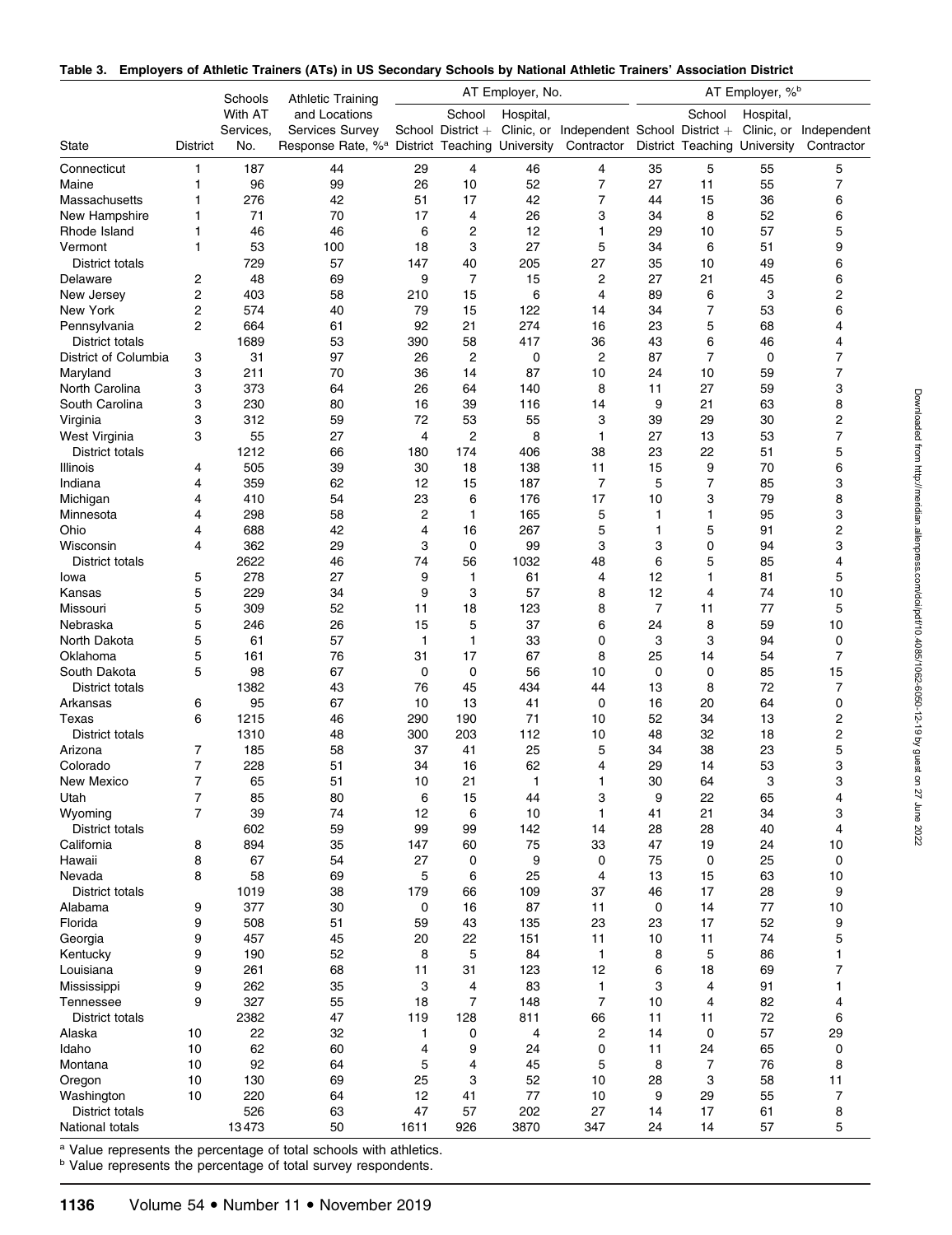Table 4. Comparison of Research Examining Athletic Trainer (AT) Services in the United States

|                                     |          |                       | Access and Type of AT Services Reported |                |                |                            |                      |  |  |  |
|-------------------------------------|----------|-----------------------|-----------------------------------------|----------------|----------------|----------------------------|----------------------|--|--|--|
| Study                               | Setting  | Total<br>Schools, No. | AT Services,<br>% (No.)                 | FT.<br>% (No.) | PT.<br>% (No.) | No AT Services.<br>% (No.) | Per Diem,<br>% (No.) |  |  |  |
| Lyznicki et al (1999) <sup>31</sup> | Combined | 7600                  | 35 (2660) <sup>a</sup>                  | <b>ND</b>      | <b>ND</b>      | <b>ND</b>                  | <b>ND</b>            |  |  |  |
| Lowe and Pulice $(2009)^{32}$       | Combined | $10957^{\rm a}$       | 42 (4602)                               | ND.            | ND             | ND                         | <b>ND</b>            |  |  |  |
| Pryor et al $(2015)^{19}$           | Public   | 8509                  | 70 (5930)                               | 37 (3145)      | 31 (2619)      | 30 $(2579)^a$              | 2(199)               |  |  |  |
| Pike et al $(2016)^{20}$            | Private  | 2044                  | 58 (1176)                               | 28 (574)       | 25(501)        | 42 (868) <sup>a</sup>      | 4 (78)               |  |  |  |
| Pike et al $(2017)^{18}$            | Combined | 10553                 | 67 (7106)                               | 35 (3719)      | 30 (3130)      | 33 $(3447)^a$              | 3(281)               |  |  |  |
| Current study                       | Public   | 16076                 | 69 (11 171)                             | 37 (5990)      | 32 (5181)      | 31 (4905)                  | ND.                  |  |  |  |
| Current study                       | Private  | 4196                  | 55 (2302)                               | 27 (1129)      | 28 (1173)      | 45 (1894)                  | <b>ND</b>            |  |  |  |
| <b>Current Study</b>                | Combined | 20272                 | 66 (13473)                              | 35 (7119)      | 31 (6354)      | 34 (6799)                  | <b>ND</b>            |  |  |  |

Abbreviations: FT, full time; ND, no data; PT, part time.

a Value calculated based on numbers reported in the study.

changes in the employment of ATs in this setting over time. Prospective analyses would allow for a greater understanding of the growth, decline, and saturation of AT services in this setting. Furthermore, we need continued monitoring and reporting of AT services data in the secondary school setting via projects and databases such as those described earlier.

The overall comparison of AT services in the public, private, and combined public  $+$  private secondary schools demonstrated nearly 4 times the number of public secondary schools versus private secondary schools with athletics in the United States. Additionally, public secondary schools had increased access  $(+14%)$  to AT services. This is largely explained by the greater percentage of public secondary schools with FT services  $(+10%)$ . Forty-five percent of private secondary schools with athletics programs did not have AT services. When combined,  $34\%$  (n = 6799) of public and private secondary schools nationwide did not have AT services during schoolsponsored athletics. These results leave many unanswered questions related to athletes' health and safety. Specific concerns surrounding proper injury and illness diagnosis, management, and appropriate referral; preventive measures such as emergency planning and care; environmental monitoring and, if required, cancellation of activities; injury-prevention mechanisms; and risk management are left to the secondary school administrators, coaches, and the nearest emergency medical services.<sup>33</sup> Although some secondary schools would consider these responsibilities unnecessary, in the event of a potential sudden death or catastrophic injury scenario when immediate treatment is necessary, the services of an onsite AT may be critical to the patient's survival. Also, we know from previous research<sup>34</sup> on administrators in secondary schools that coaching staffs often are not certified in cardiopulmonary resuscitation or first aid and that 88% of the essential eventcoverage components outlined by the American Academy of Pediatrics as important were not addressed in secondary schools. Survival data related to the presence of an AT or other medical personnel remain unknown, but data from the Korey Stringer Institute and National Center for Catastrophic Sport Injury Research on sudden deaths from 2000 to 2013 indicated that 42% of respondents did not have medical services present at the time of death and an AT was not present or onsite for 62% of the deaths.<sup>35</sup> Not all deaths are preventable or treatable (eg, anatomical cardiac

abnormality), yet this reported lack of any type of medical services at the time of death must be taken into consideration by secondary school administrators, education boards, parent advocacy groups, and state high school athletics associations when assessing the level of health and safety in their sports programs and determining the need for medical services.

Our findings related to overall access to AT services in secondary schools were similar to those of previous investigators. However, we demonstrated that Districts 2, 9, and 4 had the highest percentages of public secondary schools with access to AT services: 88%, 81%, and 73%, respectively. These results were similar to those of an earlier study<sup>19</sup> of public schools for 2 of the NATA Districts (2 and 4) but dissimilar for the next highest, District 3, which had 69% of secondary public schools with access to AT services, a 10% reduction in AT services compared with the previous findings. Of note, other large discrepancies occurred between the current study and the previous investigations. Districts 5, 6, and 8 displayed differences of  $-10\%$ ,  $-12\%$ , and 14%, respectively. The differences observed were likely not due to actual changes in AT services provided to the secondary schools and more likely due to methodologic differences and overall response rates. For example, the observed response rates for these districts in the previous investigation were  $47\%$  (n = 150), 42% (n = 134), and 29% (n = 181), respectively, whereas our rates were 100% in all 3 districts and totals of 2158, 1552, and 1218 secondary public schools in Districts 5, 6, and 8, respectively. In any case, these values shed light on the need for accurate representations using population data rather than sampling. The same rationale is probably the case for the discrepancies in access to AT services in private schools between previous investigations and the current study. We determined that NATA Districts 2, 1, and 5 had the largest percentages of private secondary schools with AT services (68%, 66%, and 64%, respectively), whereas earlier authors showed that Districts 1, 2, and 3 were highest (76%, 62%, 61%, respectively). The largest observed difference in the access to AT services in private secondary schools was in NATA District  $7: -29\%$ . Again, this reduction was less likely due to actual reductions in AT services and more likely due to improved response rates. For example, in the earlier research, the rate for this district was 26% and a total of 46 private schools, whereas our rate was 100% and a total of 159 schools.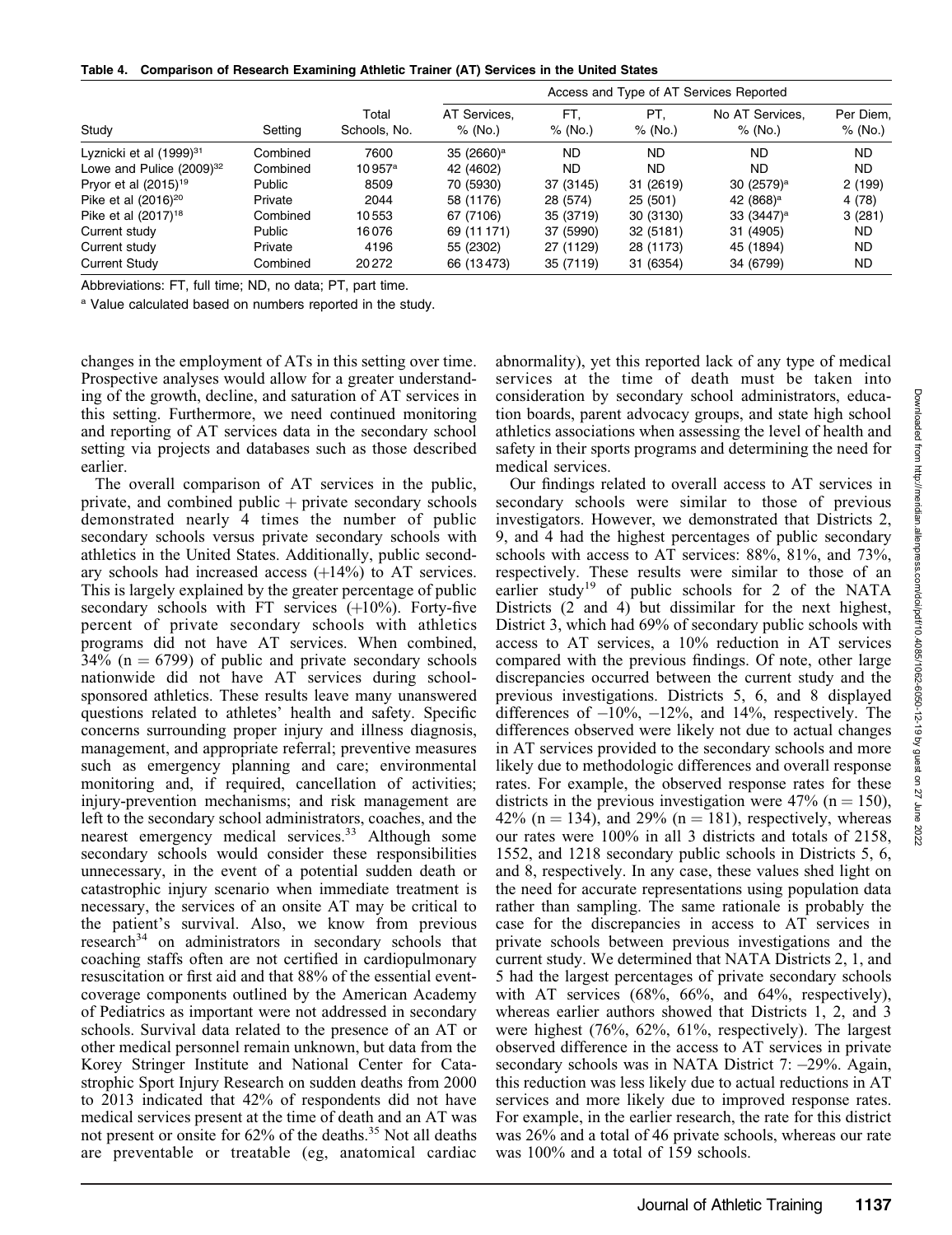# LIMITATIONS

This study was not without limitations. Although all data from the previous studies<sup>18–20</sup> were updated and confirmed, data on AT services were collected from 2015 to 2018; thus, the services at a given secondary school may have changed during that time. Researchers continually updated data annually from publicly accessible information and from ATs who completed the ATLAS Survey annually for their school; still, we were not able to say with 100% certainty that the extent of AT services in this report reflects the present status of AT services and employment. However, given the magnitude of this research task, this is the best available information that can be produced in a timely manner. Furthermore, the responses provided by various types of school representatives regarding the presence of an AT may have resulted in inaccurate reporting. This would have occurred only in secondary schools that were identified as having an AT who did not complete the online ATLAS Survey.

Another limitation was that our data did not account for dual modes of AT employment. For example, we were unable to state how frequently multiple ATs in secondary schools were employed by different entities or when an AT was employed by a combination of employers (eg, 50% employed by the school district and 50% by a university). The most recent version of the ATLAS Survey (data not included in these results) has been modified with this limitation in mind so that we may be able to better address the needs of the profession and answer specific questions related to AT employment in future versions of the survey and subsequent publications.

#### CONCLUSIONS

This study provides the most comprehensive quantification to date of AT services provided by US secondary schools with athletics programs. Sixty-six percent of US secondary schools had AT services, and most ATs were employed via a medical or university facility, followed by employment through the school district. Large differences in the access to, type of, and employment model for AT services existed among NATA regions and individual states. These data provide an update to previous research examining AT services in this setting and allow future authors to address the factors that might explain or predict AT services related to school demographics (eg, socioeconomic status, number of athletes, number of students, school locale) via upkeep of the prospective ATLAS Project database. Furthermore, these data provide evidence on which strategic secondary school health and safety initiatives can be based.

The primary novelty of these data is that every US secondary school with athletics was contacted and information regarding the extent of health care in the form of AT services was obtained. To our knowledge, not only has this never been achieved before in athletic training, but this may be the first time in recent history that AT services in every high school have been examined outside of mandatory governmental reporting. Second, this manuscript and the data herein are intended to serve as the foundation for and the springboard to future research in the secondary school setting. The ATLAS Project database was developed to provide information to the profession for the purposes of improving the health and safety of athletes, advancing the profession, improving best practices and employment, and assisting with strategic legislative initiatives. Databases such as this are developed and maintained to allow for the tracking and advancement of the athletic training profession. These efforts have the potential to provide data comparing various employment models by locale, population density, socioeconomic status, and various other factors that could improve the delivery of health care and optimize the health and safety of hundreds of thousands of student-athletes.

# ACKNOWLEDGMENTS

We thank all who assisted with and continue to contribute to the ATLAS Project. We also thank the NATA SSATC as well as the individual state athletic trainers' associations, specifically members of the secondary school committees, for their aid with the concept, design, and data collection. In addition, we recognize the more than 100 Korey Stringer Institute student workers at the University of Connecticut for their dedicated efforts.

# **REFERENCES**

- 1. Hootman JM. 2008 Physical activity guidelines for Americans: an opportunity for athletic trainers. J Athl Train. 2009;44(1):5–6.
- 2. Prentice WE. Focusing the direction of our profession: athletic trainers in America's health care system. J Athl Train. 2013;48(1):7–8.
- 3. Kaminski TW, Hertel J, Amendola N, et al. National Athletic Trainers' Association position statement: conservative management and prevention of ankle sprains in athletes. J Athl Train. 2013;48(4):528–545.
- 4. Valovich McLeod TC, Decoster LC, Loud KJ, et al. National Athletic Trainers' Association position statement: prevention of pediatric overuse injuries. J Athl Train. 2011;46(2):206–220.
- 5. Padua DA, DiStefano LJ, Hewett TE, et al. National Athletic Trainers' Association position statement: prevention of anterior cruciate ligament injury. J Athl Train. 2018;53(1):5–19.
- 6. Broglio SP, Cantu RC, Gioia GA, et al. National Athletic Trainers' Association position statement: management of sport concussion. J Athl Train. 2014;49(2):245–265.
- 7. Bonci CM, Bonci LJ, Granger LR, et al. National Athletic Trainers' Association position statement: preventing, detecting, and managing disordered eating in athletes. *J Athl Train*. 2008;43(1):80-108.
- 8. Casa DJ, Csillan D. Preseason heat-acclimatization guidelines for secondary school athletics. *J Athl Train*. 2009;44(3):332-333.
- 9. Walsh KM, Cooper MA, Holle R, et al. National Athletic Trainers' Association position statement: lightning safety for athletics and recreation. J Athl Train. 2013;48(2):258–270.
- 10. Drezner JA, Courson RW, Roberts WO, Mosesso VN, Link MS, Maron BJ. Inter-Association Task Force recommendations on emergency preparedness and management of sudden cardiac arrest in high school and college athletic programs: a consensus statement. J Athl Train. 2007;42(1):143–158.
- 11. Jimenez CC, Corcoran MH, Crawley JT, et al. National Athletic Trainers' Association position statement: management of the athlete with type 1 diabetes mellitus. J Athl Train. 2007;42(4):536-545.
- 12. Casa DJ, Almquist J, Anderson SA, et al. The Inter-Association Task Force For Preventing Sudden Death In Secondary School Athletics Programs: best-practices recommendations. J Athl Train. 2013;48(4):546–553.
- 13. Hoffman M, Bovbjerg V, Hannigan K, et al. Athletic Training and Public Health Summit. J Athl Train. 2016;51(7):576–580.
- 14. Howell SM, Barry AE, Pitney WA. Exploring the athletic trainer's role in assisting student-athletes presenting with alcohol-related unintentional injuries. *J Athl Train*. 2015;50(9):977-980.